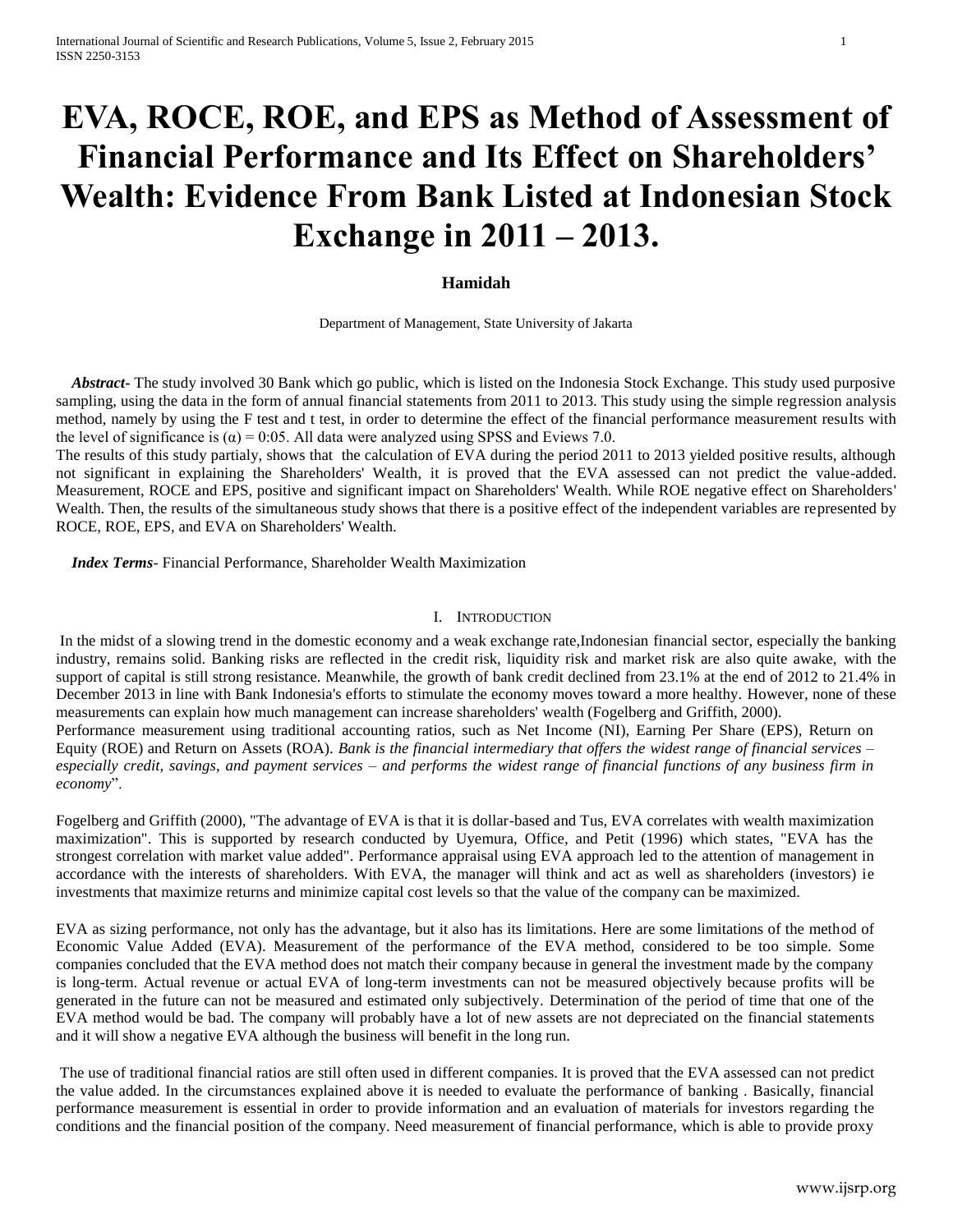information regarding the creation of added value for the shareholder. The measurements are typically used to assess the performance of a company that is ROCE, ROE, EPS, and EVA.

**Return on Capital Employed (ROCE),** According Weetman (2003: 363), "ROCE is the ratio of the which measure the performance of a company as a whole in using all sources of long-term finance" Meanwhile, according Irala (2005), "ROCE is an improvement over the EPS as it links the returns generated to the capital. Given the company's goal is to increase profits, then the maximum ROCE indicates that the company has been able to improve efficiency in the use of funds and capital. ROCE ratio can be formulated as follows (Weetman, 2003: 363): the profit before interest and tax is used as the numerator in determining the company's operating results or return on capital employed. Profit before interest and tax is often referred to as EBIT (earnings before interest and tax). Denominator value obtained ROE (Return on Equity

**ROE (Return on Equity).** According to Ross, et al. (2010: 62), "ROE is a measure of how the stockholders fared during the year". Irala (2005), "ROE indicates how much the firm has earned on the funds employed by the shareholders". ROE is a ratio that shows the extent to which companies manage their own capital (net worth) to effectively and measure the profitability of the investments made by its own capital owners or shareholders of the company. (Van Horne and Wachowicz, 2011: 149). This indicates that the value of a high ROE will bring success for the company - which results in a high stock price and make the company can easily attract new funding. ROE is an important feature of a modern market economy as a whole and for each company (Walsh, 2003: 56). Basically, ROE as well as ROCE ratio, does not include the cost of capital in the calculation so that the shareholders who bear the entire risk of the company's business.

**EPS (Earnings Per Share).** According Irala (2005), "EPS is a measurement of the company's per-share performance". Based on this definition, EPS is a performance measurement which assessed based on the value per share profit. Meanwhile, according Sawir (2001: 34), "EPS is a ratio used to determine how much net income per share". For that in its calculations, EPS does not include the cost of capital (debt) for the use of debt will lead to a change in earnings per share (EPS) and also changes in the risk as these two factors will affect the company's stock price. Ratio Earning Per Share or EPS in question can be calculated and formulated as follows (Brigham and Houston, 2006: 25).

**Shareholders' Wealth**. Windsor (2008), "The shareholders' wealth can be defined, at any time, as the market capitalization of the public corporation". Meanwhile, according Bhasin (2013), describes the shareholders' wealth is "Creating wealth for the shareholders requires that the firm undertake investment decisions that have a positive net present value (NPV)".

The creation of shareholders' wealth maximum, means focusing on the motives and efforts to improve financial investors (Windsor, 2008). The same thing also expressed Bhasin (2013), the creation of wealth for the shareholders means associated with major changes that occur in periodic shareholder wealth. In general, these changes can be seen in changes in stock prices, dividends paid, and the capital increase during the period.

To measure the shareholders' wealth can be done in a way to know how much revenue that shareholders receive in an investment, through the existing stock price Stock Exchange stock. This can be evidenced by the distribution of dividends received by investors or other form of capital appreciation. Capital appreciation can be achieved if there is a change in the dominant value of the stock market (Raiyani and Joshi, 2011). To measure the shareholders' wealth (Windsor, 2008): In this calculation are taken into account is the amount of capital stock outstanding multiplied by the market price at the time calculated. The calculation itself is an estimate of the expected return on investment by the company. This estimate includes the expected dividend flows in the future

# **II. DATA AND VARIABLES FOR THE STUDY**

Determination Techniques Population and Sample, Criteria set out in the determination of the population and sample banks, namely:

1. Establish the studied banks are banks that have gone public, listed as the issuer since 2011-2013 continuously. 2. Issuing financial statements each year of observation.

3. Having a stock price data.

Based on the above criteria, elected 30 banks listed on the Stock Exchange (Stock Exchange Indonesia) with a study period of 2011 to 2013.

**Panel Data Regression Analysis.** Data panel is a combination of data from cross section and time series. Regressions using panel data referred to the panel data regression model. The advantages of using panel data regression, namely:

1. Able to provide more data resulting degree of freedom is greater.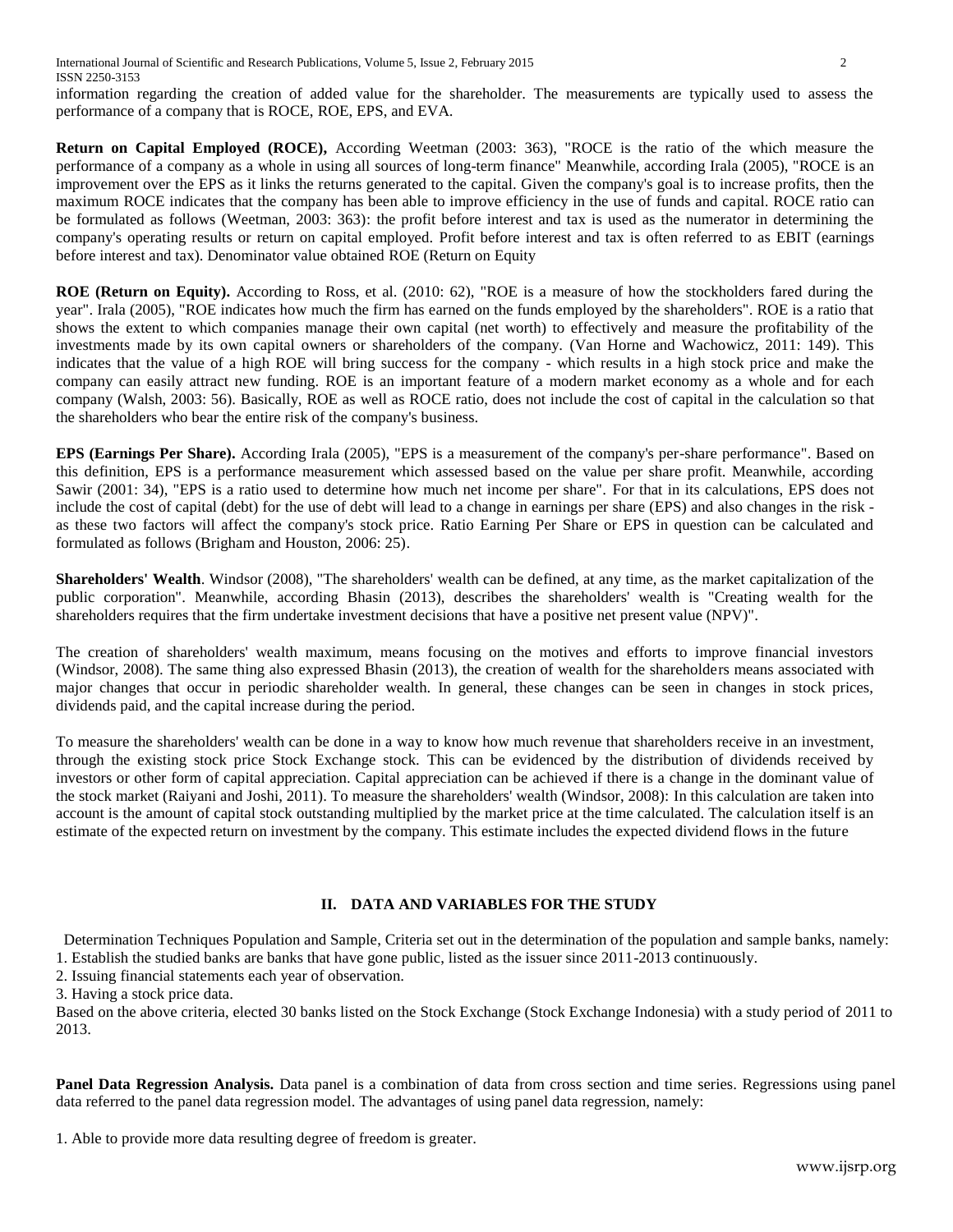International Journal of Scientific and Research Publications, Volume 5, Issue 2, February 2015 3 ISSN 2250-3153 2. Being able to overcome the problems that arise when there is a problem removal variables.

Panel data regression model is said to balance (balance panel) when the cross section of each unit having the same time series data. And vice versa, said unbalanced panel data when the observation time series of unit cross section is not the same. For this study, a panel data regression model used is a balanced panel data regression models. The approach used

Analysis Method,this study uses panel data regression. Data processing was performed by using a software that is Eviews 7.0. The software can be used to process the descriptive statistics, the classical assumption test, and panel data regression. Performed classical assumption of multicollinearity , heterocedastity and autocorrelation test model fit (Fixed / Random Effect), and hypothesis testing (Test F-statistics and statistical t-test).

Regression equation model can be seen as follows:

 $Y = \beta_0 + \beta_1 ROCE + \beta_2 ROE + \beta_3 EPS + \beta_4 EVA$ 

Dimana :

Y = , *shareholders' wealth*  $\beta$  = regression coefficient direction  $e = error$ ,

In this study, the independent variables to be studied can be represented by:

 $X_1 = ROCE$  $X_2 = ROE$  $X_3 = EPS$  $X_4 = EVA$ 

Testing needs to be done, namely:

1. Formulate operational hypothesis, namely Ho and Ha

Ho: β1, β2, β3, β4 = 0, there is no influence of ROCE, ROE, EPS, and EVA together against shareholders' wealth.

Ha: β1, β2, β3, β4  $\neq$  0, there is the influence of ROCE, ROE, EPS, and EVA together against shareholders' wealth.

2. Determine the significance level ( $\alpha$ ) of = 5% or 0.05.

3. Perform calculations in accordance with the approach (tool) statistics are used is by using Eviews 7.0.

4. Take a conclusion on the analysis that has been done, the criteria are:

Ho is rejected if sig.  $β < α = 0.05$  and

Ho is accepted if sig.  $β > α = 0.05$ 

## IV.RESULTS AND DISCUSSION

## **Descriptive Statistics**

The main theme of the present study is to assess the performance of 30 Private Sector banks in Indonesia. The study intends to assess the financial performance of Private Sector banks and thereby identifying the influence of them in improving the share'holder wealth. The findings of through Table 1 revealed the following salient information:

| Tabel 1: Descriptive Statistics of Dependent and Independent Variables |  |  |
|------------------------------------------------------------------------|--|--|
|                                                                        |  |  |

|           | <b>SW</b>  | <b>ROCE</b> | <b>ROE</b>  | <b>EPS</b>  | EV A        |
|-----------|------------|-------------|-------------|-------------|-------------|
| Mean      | $3.03E+13$ | 0.099842    | 0.132196    | 156.8492    | $-1.22E+09$ |
| Median    | $6.44E+12$ | 0.095600    | 0.130450    | 90.50000    | 1551275.    |
| Maximum   | $2.68E+14$ | 0.262135    | 0.317165    | 865.2200    | $8.61E+10$  |
| Minimum   | $2.76E+11$ | $-0.068000$ | $-0.317870$ | $-21.66000$ | $-3.81E+11$ |
| Std. Dev. | $5.89E+13$ | 0.060350    | 0.089003    | 199.4308    | $4.26E+10$  |

 **Source: the authors analyzed data using E-views 7.0**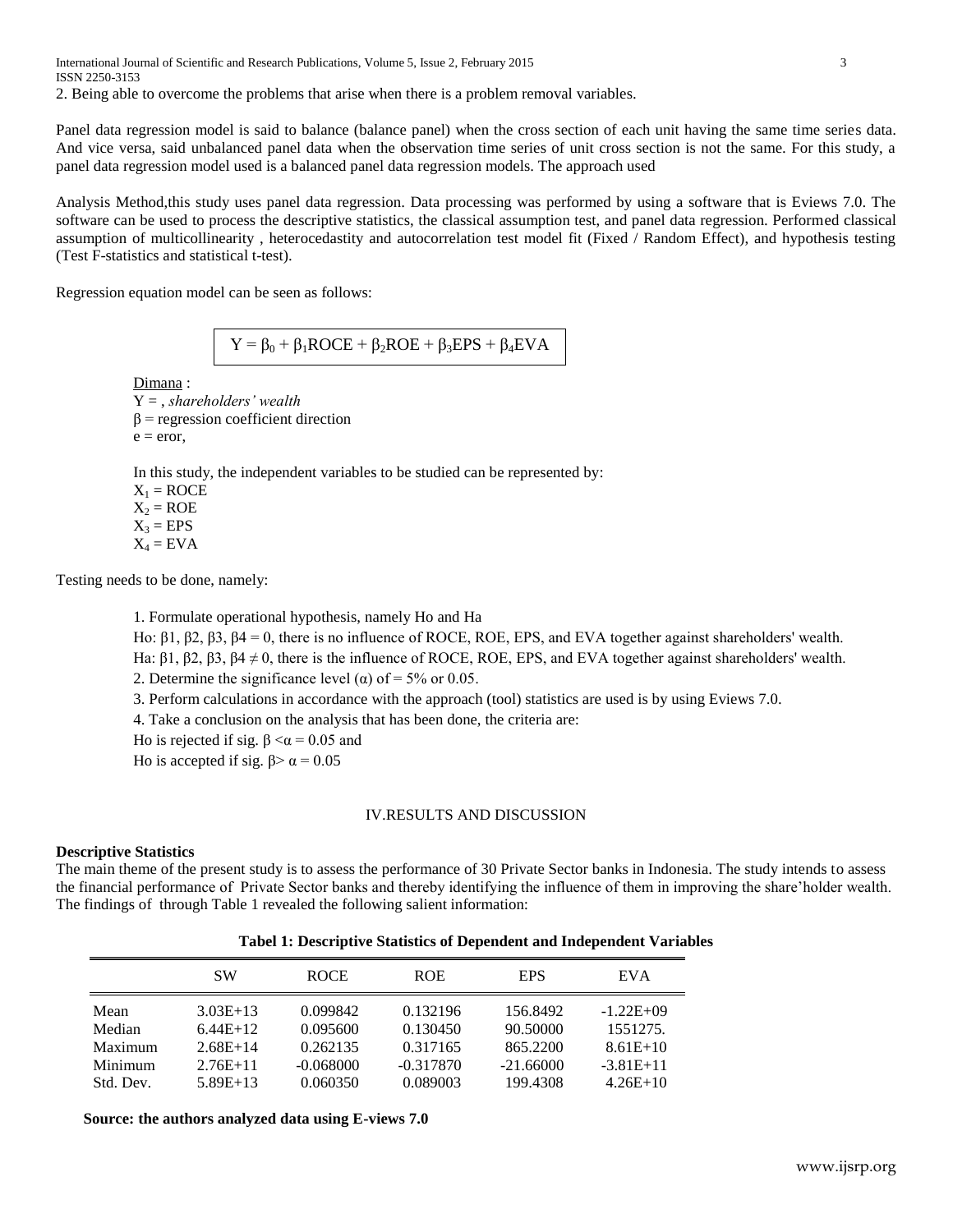International Journal of Scientific and Research Publications, Volume 5, Issue 2, February 2015 4 ISSN 2250-3153

 Shareholders' Wealth maximum worth owned by PT Bank Central Asia Tbk. is Rp 268 trillion. Proven in 2012, BCA stock price of Rp 7,600 per share, which means that the management of PT Bank Central Asia Tbk., Has been successful and is able to optimize its financial performance and its share price rose higher than the share price at other banks

Average ROCE is 10% larger than the standard deviation is equal to 6%. This indicates that the fluctuations and variability ROCE is low. Maximum ROCE amounted to 26.21% (2011) owned by PT Bank Central Asia Tbk which means that PT Bank Central Asia Tbk managed to make efficiencies in the use of funds and bank capital.

ROE can be seen that the mean value is 14% greater than the standard deviation is 7%. This indicates that the fluctuations and variability ROE is low. Maximum ROE was 31.7% (2011), owned by PT Bank Central Asia Tbk (BCA). Van Horne and Wachowicz (2011: 149), return on equity, or ROE high acceptance of the company often reflect on the strong investment opportunities and management cost effective. This indicates that the value of a high ROE will bring success for the company - which results in a high stock price and make the company can easily attract new funding.

 The average value of EPS is \$ 157 which is smaller than the standard deviation of Rp 199. This indicates that the fluctuations and variability of annual EPS of high value. EPS is worth a maximum of Rp 865.22 (2013), owned by PT Bank Rakyat Indonesia, Tbk. In the EVA can be seen that the mean value is-Rp 1:22 Billion smaller than the standard deviation of Rp 42.6 billion. This indicates that the fluctuations and variability of the annual EVA high value. EVA is a maximum of Rp 86,060,541,392 (2012), owned by PT Bank Swadeshi, Tbk.

## **Panel Data Regression Analysis**

Data panel is a combination of data from cross section and time series. Regressions using panel data referred to the panel data regression model. Researchers conducted tests of significance. Test the significance of each independent variable (X) is represented by variables ROCE, ROE, EPS, and EVA to the dependent variable (Y) is a Shareholders' Wealth. The three tests that have been carried out to obtain the results of tests of significance for each variable, namely:

#### **Tabel 2: Panel Data Regression Analysis Results**

Dependent Variable: SW Method: Panel EGLS (Cross-section random effects) Date: 07/02/14 Time: 18:35 Sample: 2011 2013 Periods included: 3 Cross-sections included: 30 Total panel (balanced) observations: 90 Swamy and Arora estimator of component variances

| Variable             | Coefficient                  | Std. Error         | t-Statistic | Prob.    |
|----------------------|------------------------------|--------------------|-------------|----------|
| C                    | 27.41657                     | 0.580132           | 47.25915    | 0.0000   |
| <b>ROCE</b>          | 7.992612                     | 2.747799           | 2.908733    | 0.0046   |
| <b>ROE</b>           | $-0.631910$                  | 1.255609           | $-0.503269$ | 0.6161   |
| <b>EPS</b>           | 0.254511                     | 0.071705           | 3.549432    | 0.0006   |
| <b>EVA</b>           | 0.011915                     | 0.025603           | 0.465373    | 0.6429   |
|                      | <b>Effects Specification</b> |                    |             |          |
|                      |                              |                    | S.D.        | Rho      |
| Cross-section random |                              |                    | 1.250628    | 0.8853   |
| Idiosyncratic random |                              |                    | 0.450141    | 0.1147   |
|                      | <b>Weighted Statistics</b>   |                    |             |          |
| R-squared            | 0.193781                     | Mean dependent var |             | 5.977063 |
| Adjusted R-squared   | 0.155841                     | S.D. dependent var |             | 0.537438 |
| S.E. of regression   | 0.493788                     | Sum squared resid  |             | 20.72523 |
| F-statistic          | 5.107592                     | Durbin-Watson stat |             | 1.272570 |
| Prob(F-statistic)    | 0.000977                     |                    |             |          |
|                      | Unweighted Statistics        |                    |             |          |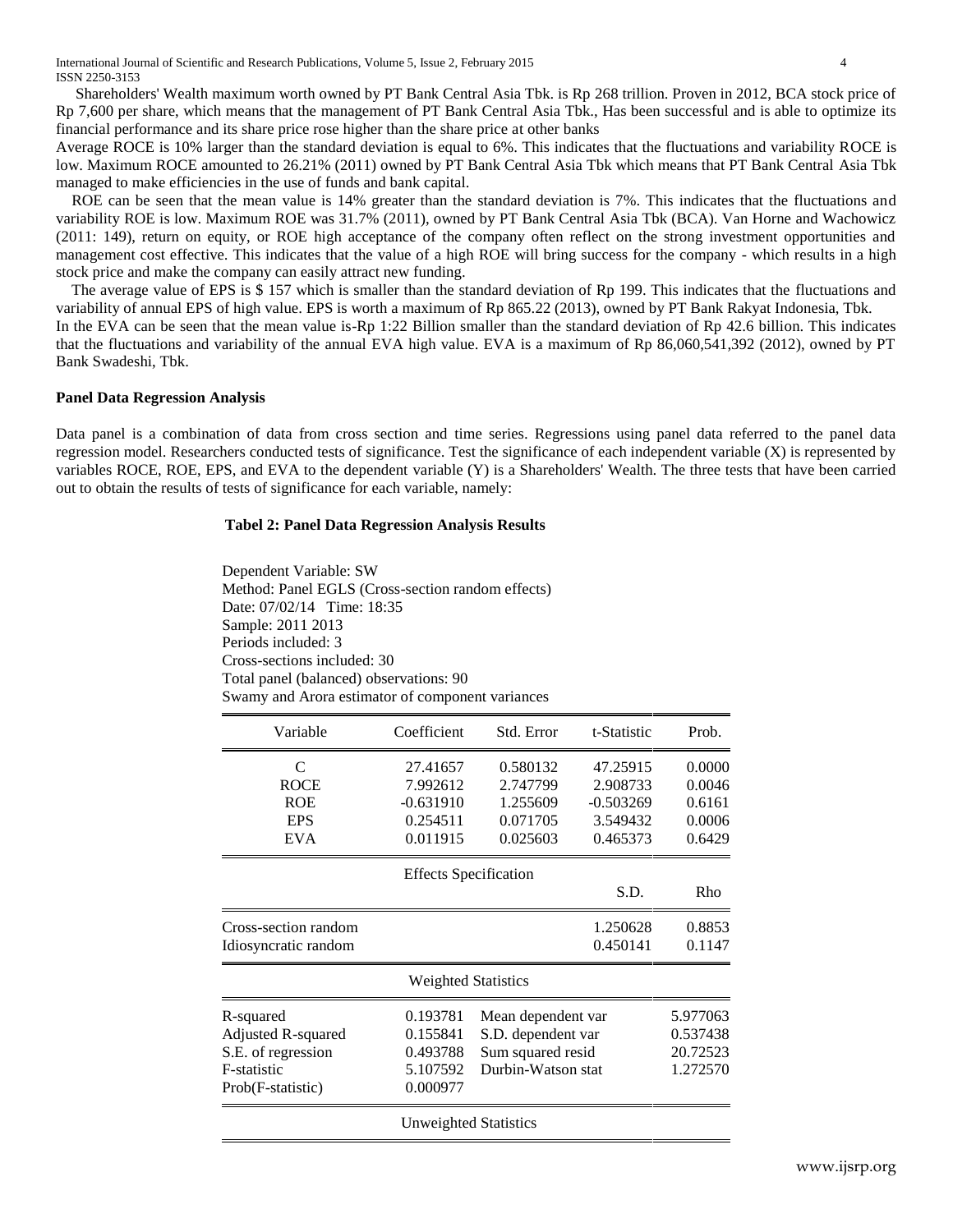| R-squared         | 0.364847 Mean dependent var | 29.37703 |
|-------------------|-----------------------------|----------|
| Sum squared resid | 215.3486 Durbin-Watson stat | 0.122473 |

7.0

Source: Data processed by the author using Eviews

## **F-statistic Test Results**

F test aims to measure whether the independent variable (X) simultaneously affect the dependent variable (Y) or to test the overall significance of regression coefficients, with the following criteria:

Ho is rejected if sig.  $F \le \alpha = 0.05$  and

Ho is accepted if sig. F  $\alpha$  = 0:05

Based on Table 4.7., The value of the probability of 0.000977 with significance level of 5% or it can be said probability value less than 0.05, then Ho is rejected. This means that there is a positive influence ROCE  $(X1)$ , ROE  $(X2)$ , EPS  $(X3)$ , and EVA  $(X4)$ , simultaneously (together) to the shareholders' wealth.

## **Results of t-test statistics**

Based on the results of tests of significance are shown in Table 2, namely:

a. ROCE (X1), a positive effect on shareholders 'wealth with regression coefficient of 7.992612 and has a probability value of tstatistic of 0.0046 so that Ho is rejected or it can be said there is a significant positive influence ROCE to shareholders' wealth. This ratio has a positive effect on shareholders 'wealth, because according to the benefits generated by the ROCE which provides efficiency in the use of funds and capital in order to maximize shareholders' wealth (Weetman, 2003: 363)

b.ROE (X2), negative effect on shareholders 'wealth with regression coefficient value of -0.631910 dani t-statistic probability is equal to 0.6161, so that Ho is accepted or can be said to be having an adverse ROE shareholders' wealth, but not significant.

This is likely due to the high level of SBI in Indonesia, SBI rate in January 2011 starting at 6.5%. Then, an increase in February to September 2011 which became 6.75%. After that, the first-quarter decline is up in January 2012 by 6%. Then, jump down again during the last 15 months amounted to 5.75%, which was closed at the end of June 2013. Then, the month July 2013 increased by 6% and continues to experience a sharp increase gradually and finally in December 2013 amounted to 7.5%.

The increase in high-level SBI affect stock prices of banks. It thus can happen because the return on investment received by investors is low, so investors are not interested in doing an investment which causes the market price tends to go down. According Hamida (2011: 118), changes in interest rates are classified as market risk or the risk that can not be diversified. Then, Brigham and Houston (2006: 12) also explains the impact of the risk that if the high fixed costs, the decline in sales of the slightest, can lead to a sizeable decline in ROE.

c. EPS (X3), a positive effect on shareholders' wealth with regression coefficient of 0.254511 and has a probability value of t-statistic is equal to 0.0006 which is smaller than the significance level was set at 5%, so that Ho is rejected or it can be said there is a significant positive effect of EPS to shareholders' wealth.

This is possibly due to the measurement of EPS is often an important concern for the management and investors in financial analysis because often attributed as the main target in the bank's annual report which is to increase profits through increased sales performance of products and services of the bank. According Hamida (2011: 5), to maximize the stock price means also conduct business efficiently and maintain the quality of goods and services best. In addition, to maximize the stock price also means continuous innovation according to the needs and tastes of consumers are fickle. Innovation will lead to the creation of new jobs means also improving the welfare of society. This explanation is in accordance with the opinion expressed by Walsh (2003: 150), that the EPS growth also provide information on the development of a company.

d. Effect of EVA on Shareholders' Wealth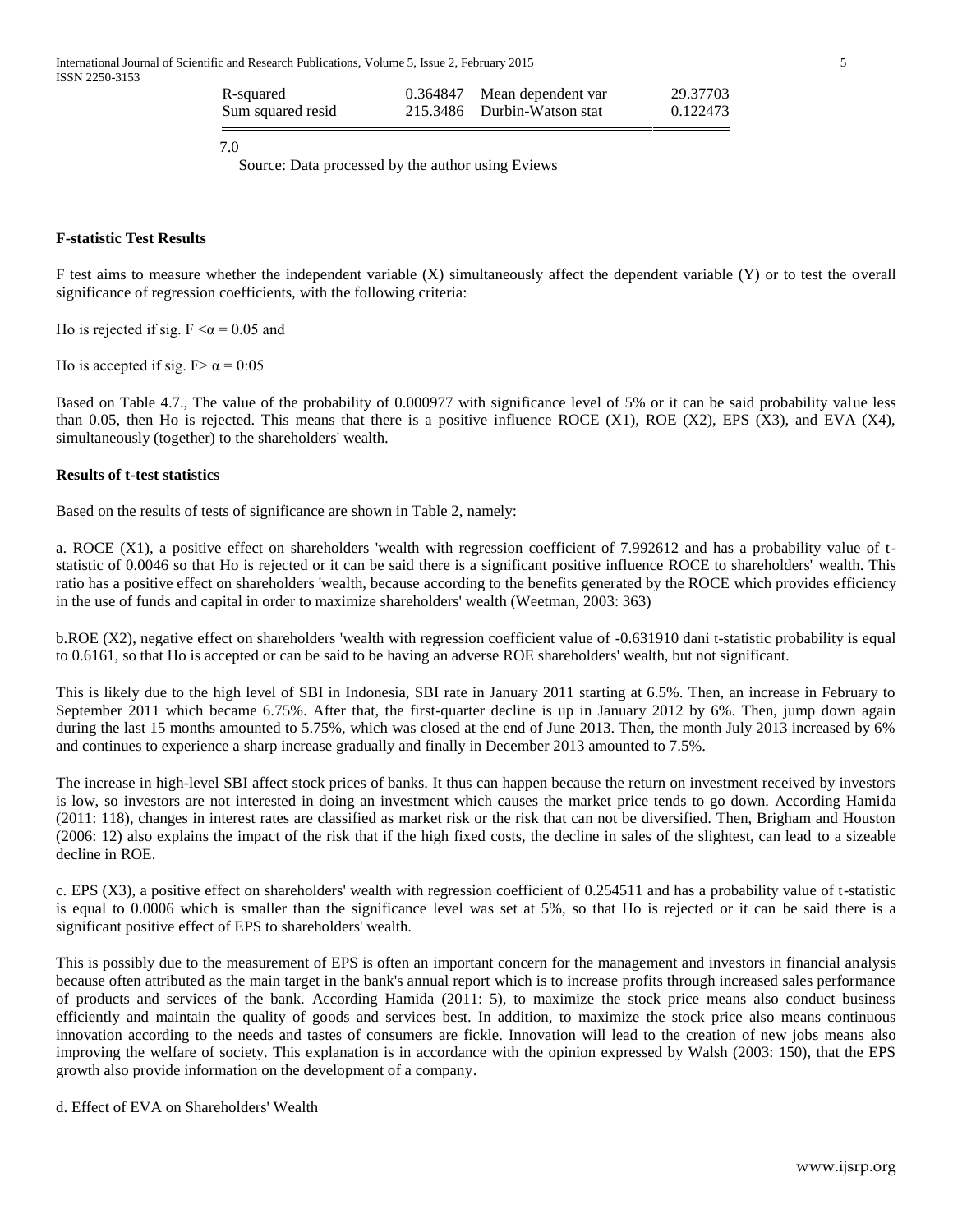International Journal of Scientific and Research Publications, Volume 5, Issue 2, February 2015 6 ISSN 2250-3153

EVA (X4), positive effect on shareholders' wealth with regression coefficient of 0.011915 and probability value of t-statistic of 0.6429. Ho is accepted or can be said to exist EVA influence on shareholders 'wealth but not significant, things that may lead to insignificant EVA test results to shareholders' wealth such as, the risk of the market, the increase rate of SBI which affect the magnitude of the cost of capital are borne by the bank . In addition, the use of traditional financial ratios are still often used in a variety of companies.

The same thing was stated by Hidayat (2006), there are several factors that led to the results of testing of EVA on shareholders' wealth is not significant that the popularity of EVA that has not been recognized by the market, the complexity of the calculation of EVA, plus hard earned some of the data for the calculation of EVA, and there is still controversy regarding the adjustment component in EVA.

The coefficient of determination (R2)

To determine the coefficient of determination seen from the adjusted R-square (R2) are listed in Table 2 in this study amounted to 0.155841. Based on these results it can be concluded that 15% of the dependent variable can be explained by the variation of the four independent variables are ROCE, ROE, EPS, and EVA. While 85% is explained by other factors beyond the variables examined in this study.

## V. CONCLUSIONS

Based on the analysis that has been done before, then obtained the following results:

1. From the results of statistical tests were conducted to determine whether or not the partial effect of each independent variable on the shareholder's wealth, it was found that the ROCE and EPS significant positive effect on shareholders' wealth. While Eva significant negative effect on shareholder wealth. ROE is positive but not significant effect on shareholder wealth.

2. From the results of statistical tests were conducted to determine whether or not the influence of the independent variables simultaneously represented by ROCE, ROE, EPS, and EVA on shareholders' wealth of banks, it can be concluded that these variables have a positive influence. This one automatically reinforces the notion that the ROCE, ROE, EPS, and EVA together, can increase prosperity for its owners (shareholders' wealth).

### **REFERENCES**

[1] Bhasin, M.L. 2013. "Economic Value Added and Shareholders' Wealth Creation: Evidence from a Developing Country".

International Journal of Finance and Accounting. Volume 2 Issue 4. pp. 185-198.

[2] Brigham, E. F. and Joel F. Houston. 2006. Fundamentals of Financial Management, Book 2, Issue 10. Singapore: McGraw-Hill. [3] De Wet, J. 2005. "EVA Versus Traditional Accounting Measure of Performance as Drivers of Shareholder Value - Mediatory Accounting Resarch". Volume 13. Issue No. 2, pp. 1-16.

[4] Fogelberg, L. and John M. Griffith. 2000. "Control and Bank Performance". Journal of Finance and Strategic Decisions ". Volume 13. Issue No. 3. pp. 63-69.

[5] Hamidah.2011. Financial Management. Jakarta: Jayabaya University Press.

[6] Hanafi, M. 2011. Financial Management. London: BPFE UGM.

[7] Husnan, S. 2009. Basics Portfolio Theory And Analysis Securities. Yogyakarta: UPP STIM YKPN.

[8] Irala, LR 2007. "Corporate Performance Measure in India: An Empirical Analysis". SSRN Working Paper Series WP-2007/01 / A. Retrivied December. SSRN: ??? ssrn. com / abstract: 964 375.

[9] Irala, LR 2005. "Economic Value Added: The Right Measure of Managerial Performance". Indian Journal of Accounting and Finance. Volume 19. Issue No. 2. April-Sept. pp. 31-43.

[10] Kasmir. 2013. Banks and Other Financial Institutions. Depok: PT RajaGrafindo Persada.

[11] Dates, S. and A. K. Sharma. 2011. "Association of EVA and Accounting Earnings with Market Value: Evidence from India. Asia - Pacific Journal of Business Administration ". Volume 3. Issue No. 2. pp. 83-96.

[12] Nachrowi, D. and Hardius, U. 2006. Popular and Practical Approach. Econometrics for Economic and Financial Analysis. London: Institute for Publishers UI.

[13] Patel, R. and M. Patel. 2012. "The Impact of EVA on Share Price". International Journal of Contemporary Busines Studies. Volume 3. Issue No. 2. pp. 24-34. Available online at http://www.akpinsight.webs.com.

1[4] Peter and Julianti. 2011. Assessment of Financial Performance of PT Bank Central Asia Tbk with EVA Method Using the Period of 2005-2009, As a Corporate [15] Performance Measurement Tool. Scientific Journal of Accounting. No. 5. Year 2nd. May to August. pp. 1-29.

[16] Raiyani, J. R. and N. K. Joshi. 2011. "EVA-Based Performance Measurement A Case Study of the SBI, Bank HFDC". Insight mangement. Volume No. 7. Issue # 1. June. pp. 31-43.